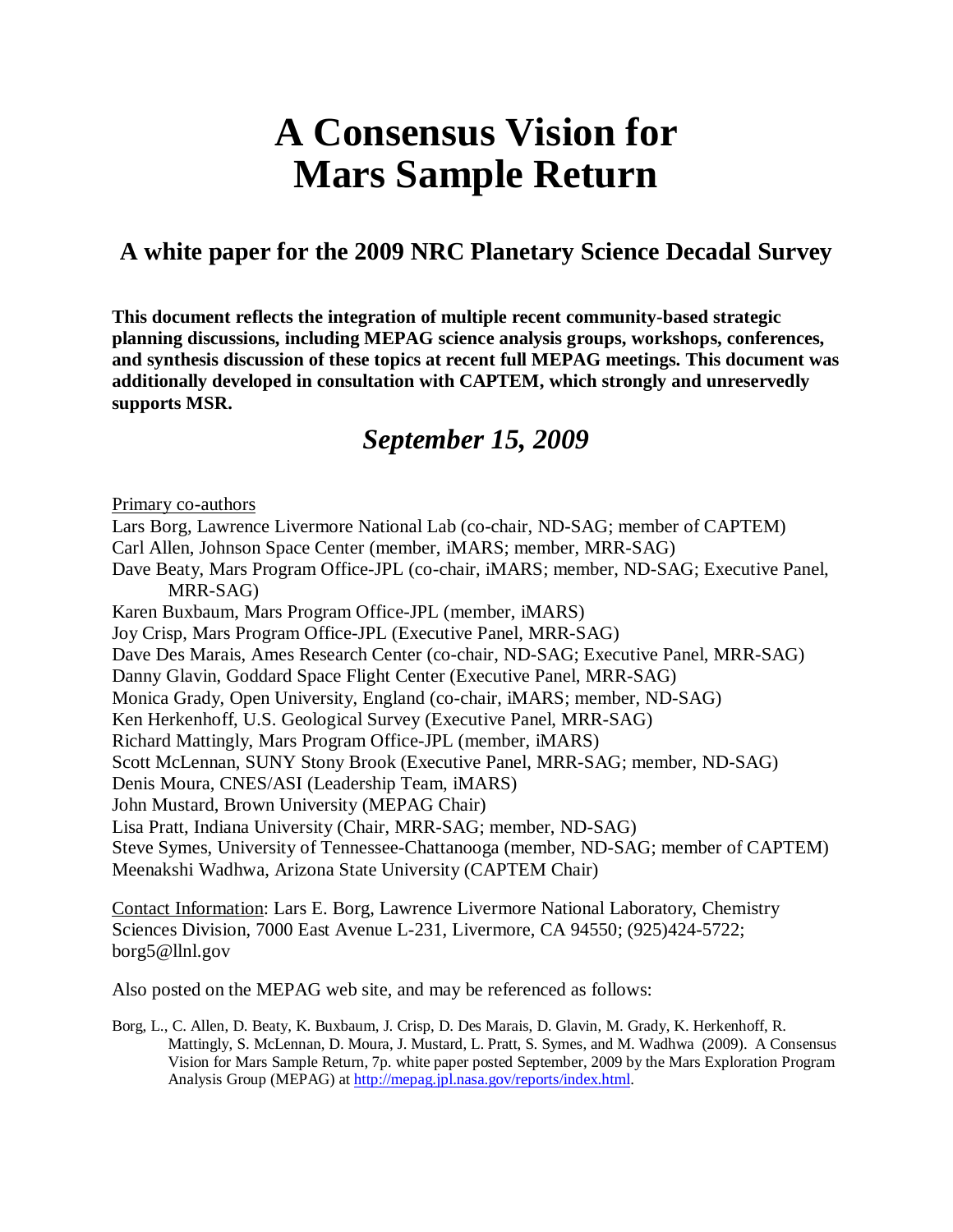#### **Introduction<sup>1</sup>**

 $\overline{a}$ 

For the past three decades, the scientific community has repeatedly advocated the return of geological samples from Mars. Summaries of the literature on this topic appear in the extensive writings of the NRC (1978; 1990a, 1990b, 1994; 1996; 2001, 2007), several major recent reports by MEPAG (MacPherson et al., 2001, 2002; ND-SAG, 2008, MRR-SAG, 2009), and a significant recent contribution by the International Mars Exploration Working Group (iMARS, 2008).

The recommendations from the late 1970s and early 1980s envisioned a Mars mission with a reconnaissance purpose, similar to the role played by the Apollo missions and Luna 16, 20, and 24 in advancing lunar science. However, the specific purpose and context of a Mars sample return has changed significantly in the intervening years. To address questions of general planetary geochemistry, petrology, and geochronology, a wide variety of sample types would be sufficient, although the value would be greatly leveraged if the environmental context were known. After all, it has been widely accepted (but not proven) for 15-20 years that we have samples of Mars on Earth in the form of the shergottite, nakhlite, and chassigny (SNC) meteorites. All of these, however, are mafic and ultramafic igneous rocks. This emphasizes the need to return other representative samples, most importantly regolith or breccia (both types played a key role in lunar studies) and, uniquely for Mars, sedimentary rocks.

A further shift in thinking came in 1996 when David McKay and his co-workers (McKay et al., 1996) announced the hypothesis that Mars meteorite ALH84001 contained fossil evidence of martian life. This hypothesis triggered enormous interest from both the scientific community and the public. ALH84001 is a relatively large rock, and it was possible to send subsamples to multiple research laboratories around the world for independent testing and many additional kinds of measurements. One essential lesson from the case of ALH84001 is how involved sample studies can be, sometimes requiring the collective capability of the Earth's research laboratories to evaluate complex questions. In the case of this sample, the evidence for past life was not definitive. Even so, the need of the astrobiology community for samples returned from a well-characterized site became clear as a result of work with this meteorite.

Mars missions, beginning with Mariner 9, have revealed a planet with enormous geologic variety both from place to place and over geologic time. In the last decade, this has included the discovery of a major sedimentary record with facies variations that include playas, deltas, basins, as well as fluvial and aeolian features; a wide range of geomorphic features, some of which are similar to those found on Earth and some of which are not; and systematic changes in the kinds of minerals that were deposited over martian geologic history. Our perspective on the probability that some martian environments could potentially harbor life forms has changed dramatically based on the wide range of past and present environmental conditions we have discovered. The astrobiology sector of the Mars community has recognized that samples currently on Mars would have far better potential to record the evidence of past or present martian life than ALH84001. This recognition is extremely tantalizing to the research community. The sample types needed for astrobiology are more highly selected than for

<sup>1</sup> All acronyms used in this document are defined in "Compiled Bibliographic Citations and Acronym Glossary for the Mars-Related White Papers Submitted to the NRC's Planetary Decadal Survey", which may be accessed at http://mepag.jpl.nasa.gov/decadal/index.html.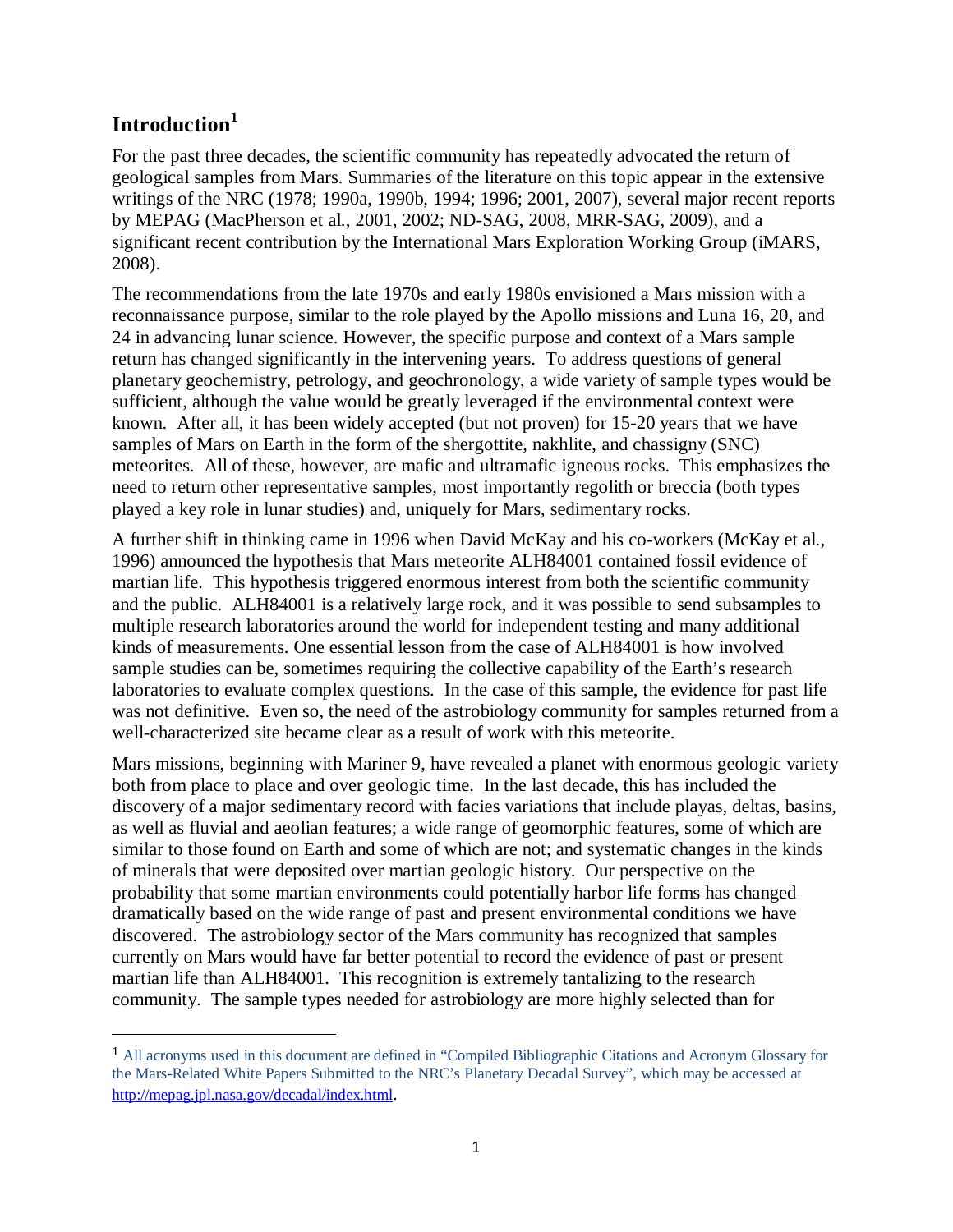mineralogy/petrology reconnaissance, since only certain materials will preserve biosignatures. This requires more carefully selected samples to support a wide range of astrobiology investigations.

This progression in thinking about the role of a potential Mars sample return is a natural consequence of our evolving understanding of both Mars and Earth and the evolving nature of our scientific questions. Importantly, even though the context of this proposed mission(s) has shifted, the overall strength of community support has increased.

The purpose of this white paper is to present a vision of the Mars Sample Return (MSR) mission concept that summarizes the current state of thought regarding the scientific goals that would be best addressed by a sample returned from Mars. The extensive MSR-related discussions by ND-SAG (2008), MRR-SAG (2009), and iMARS (2008) have clarified our vision of a potential MSR. The resulting reports have been widely discussed in conferences and planning meetings over the past year and have led to consensus positions that transcend the interests of individual scientists.

#### **Why Return Samples from Mars?**

Three special attributes make Mars a uniquely compelling target in planetary exploration (as summarized in iMARS, 2008):

- Mars may provide a view into the early history of Earth. While the Archean rock record is not well preserved in the Earth's geologic record, this early history is preserved on Mars. Because life on Earth began during this early period, much of the critical information about its origins and early evolution has been lost due to extensive plate tectonic activity—critical information is missing on our home planet. Mars could provide clues about the early evolution of water-rich terrestrial planets and the evolution of habitable environments.
- Of the various places of interest for evaluating whether or not life exists or has existed elsewhere in the universe, the martian surface is by far the most accessible. We can afford to send a regular series of missions, progressively enhancing exploration capabilities and responding to the discoveries of previous missions. This accessibility allows us to address the life question in a systematic fashion that is essential to achieve success.
- Mars is a potential target for eventual human exploration. Of our nearest planetary neighbors, Mars is the most compatible with crewed missions, and the scientific questions at Mars would most benefit from the attention of human explorers. The return and subsequent analysis of samples from Mars would also reduce the risks to future human exploration.

The unique value of returned samples has been described and defended in many arenas over the years. Because of the high cost of sample return, scientists have had to consider whether their objectives could alternatively be achieved either by *in situ* investigations or by study of the martian meteorites. Notwithstanding the price tag, the clear conclusion has consistently been that there is unique and compelling value to bringing Mars samples back to Earth for study.

MEPAG (2008) identified 58 important future science investigations related to the exploration of Mars. These investigations would depend on measurements from various spacecraft platforms using a variety of instruments, some of which do not yet exist for flight. The ND-SAG (2008) concluded that about half of the 58 MEPAG investigations could be addressed to one degree or another by MSR. In fact, they concluded that the return of carefully selected samples from a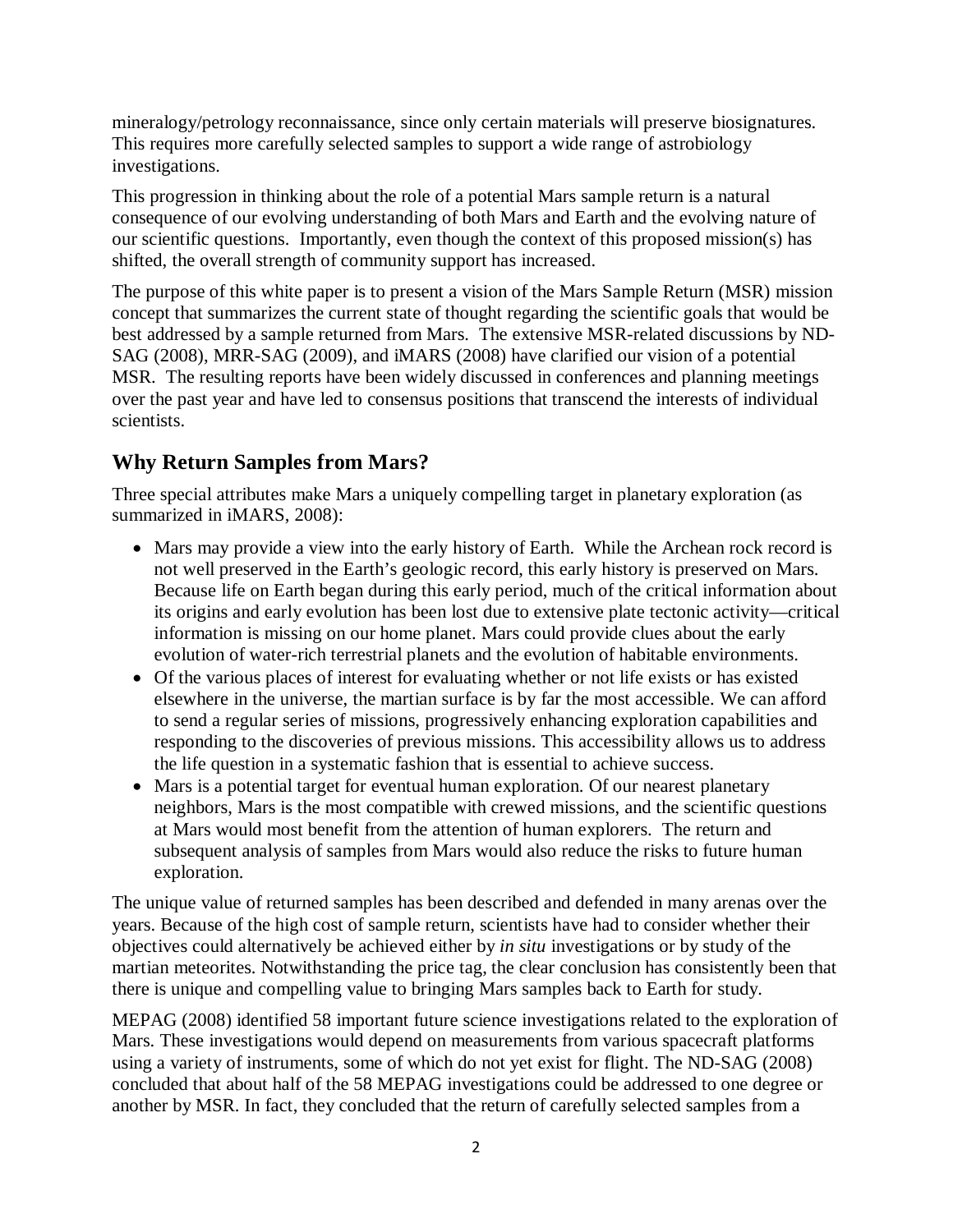potentially habitable site would make the most progress towards the entire list. Moreover, given the scope of what is realistically achievable via *in situ* exploration technology, many of these investigations cannot be meaningfully advanced without returned samples.

Several of the high-priority investigations would involve sample preparation procedures that would be too complicated and impractical for *in situ* robotic missions. In addition, it is difficult to foresee flight instruments that could match the adaptability, array of sample preparation procedures, and microanalytical capability of Earth-based laboratories (Gooding et al., 1989). For example, analyses conducted at the submicron scale were crucial for investigating the ALH84001 meteorite, and they are essential for elucidating many of the complex geological and potential biological processes that have occurred on Mars. Furthermore, spacecraft instrumentation simply cannot perform certain critical measurements, such as precise radiometric age dating, sophisticated stable isotopic analyses, and comprehensive life-detection experiments that are central to current scientific questions regarding Mars. If returned samples yield unexpected findings, subsequent laboratory-based investigations could be adapted accordingly. Adaptations based on new inputs (discoveries) would be much more difficult, if not impossible, for landed or orbital missions. Moreover, portions of returned samples could be archived for study by future generations of investigators using ever more powerful instrumentation. Thus, returned Mars samples would have the great potential to significantly expand our knowledge of the planet and potentially answer some of our most fundamental questions.

The current collection of martian meteorites is very useful for some, but not all, scientific questions. All of the approximately 40 known meteorites that were blasted off the surface of Mars are relatively fresh igneous rocks derived from either basalt flows or subvolcanic intrusive rock. None of these samples are sedimentary, hydrothermally altered rocks, or evolved igneous rocks, which we know to exist on Mars and consequently are not suitable to address several important scientific questions, including whether or not an ancient record of martian life exists. In addition, without ground-truth knowledge of the geological context from which they derive, the scientific value of these martian meteorites is further reduced.

The most recent scientific observations from Mars have further strengthened the rationale for the return of Mars samples. Observations of possibly recent flows of water in gullies and active release of plumes of methane into the atmosphere provide strong new evidence for the presence of life-sustaining resources on Mars. However, detections of discrete plumes are difficult to reconcile with our current understanding of the oxidizing capacity of an atmosphere bathed in UV radiation and charged with fine dust particles. This underscores the fact that there are fundamental aspects of the carbon cycle on Mars even today that we have yet to understand with orbital remote sensing or landed scientific instruments, thus adding to the rationale for returning samples of Mars to highly flexible and adaptable Earth-based laboratories.

#### **Science Objectives for MSR**

Eleven candidate scientific objectives for MSR were recently identified by MEPAG ND-SAG (2008) and subsequently incorporated into the iMARS analysis and report (2008).

1. Determine the chemical, mineralogical, and isotopic composition of the crustal reservoirs of carbon, nitrogen, sulfur, and other elements with which they have interacted, and characterize carbon-, nitrogen-, and sulfur-bearing phases down to submicron spatial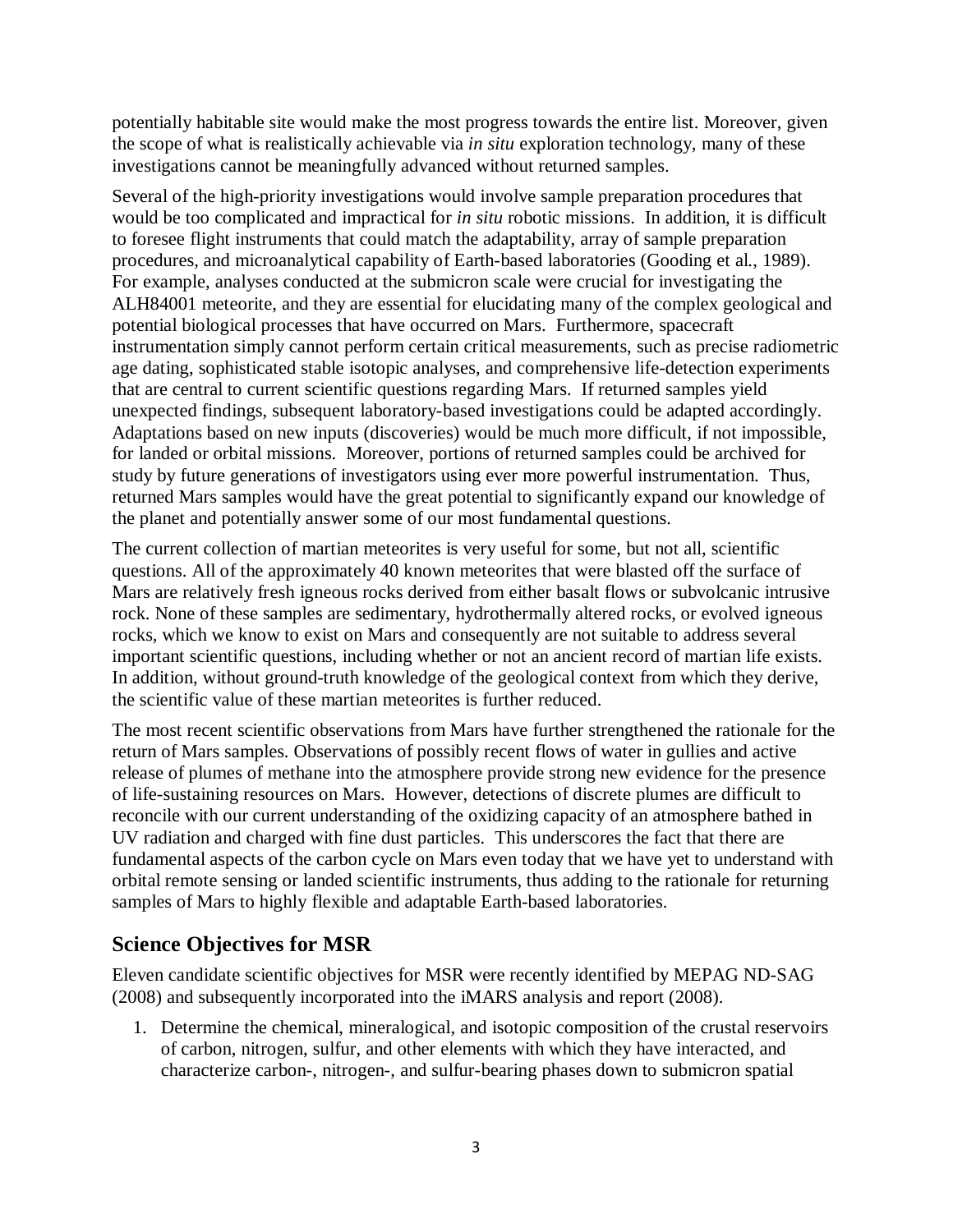scales, in order to document processes that could sustain habitable environments on Mars, both today and in the past.

- 2. Assess the evidence for prebiotic processes, past life, and/or extant life on Mars by characterizing the signatures of these phenomena in the form of structure/morphology, biominerals, organic molecular and isotopic compositions, and other evidence within their geologic contexts.
- 3. Interpret the conditions of martian water-rock interactions through the study of their mineral products.
- 4. Constrain the absolute ages of major martian crustal geologic processes, including sedimentation, diagenesis, volcanism/plutonism, regolith formation, hydrothermal alteration, weathering, and cratering.
- 5. Understand paleo-environments and the history of near-surface water on Mars by characterizing the clastic and chemical components, depositional processes, and postdepositional histories of sedimentary sequences.
- 6. Constrain the mechanism and timing of planetary accretion, differentiation, and the subsequent evolution of the martian crust, mantle, and core.
- 7. Determine how the martian regolith was formed and modified, and how and why it differs from place to place.
- 8. Characterize the risks to future human explorers in the areas of biohazards, material toxicity, and dust/granular materials and contribute to the assessment of potential *in situ*  resources to aid in establishing a human presence on Mars.
- 9. For the present-day martian surface and accessible shallow subsurface environments, determine the preservation potential for the chemical signatures of extant life and prebiotic chemistry by evaluating the state of oxidation as a function of depth, permeability, and other factors.
- 10. Interpret the initial composition of the martian atmosphere, the rates and processes of atmospheric loss/gain over geologic time, and the rates and processes of atmospheric exchange with surface condensed species.
- 11. For martian climate-modulated polar deposits, determine their age, geochemistry, conditions of formation, and evolution through the detailed examination of the composition of water,  $CO<sub>2</sub>$ , and dust constituents, isotopic ratios, and detailed stratigraphy of the upper layers of the surface.

Members of ND-SAG discussed at length the different kinds of samples that would be needed to address the different objectives and the fact that there is no single landing site on Mars where it would be possible to collect the necessary samples to achieve all eleven objectives. They concluded that the assignment of scientific objectives to a potential sample return mission would need to be worked as part of the landing site selection process, i.e., these two aspects would be inseparable. Taking this further, MRR-SAG (2009) concluded that a potential sample return mission, given the amount of resources required, would need to address both life-related and geochemical objectives.

It is important to note that in Appendix II of ND-SAG (2008), a complete analysis of the potential to achieve many other scientific objectives is presented. An example is interpretation of the paleomagnetic history of the martian surface. Whether this or other scientific objectives could be achieved would depend both on the configuration of the flight mission(s) and the kinds of rock samples the rover could collect.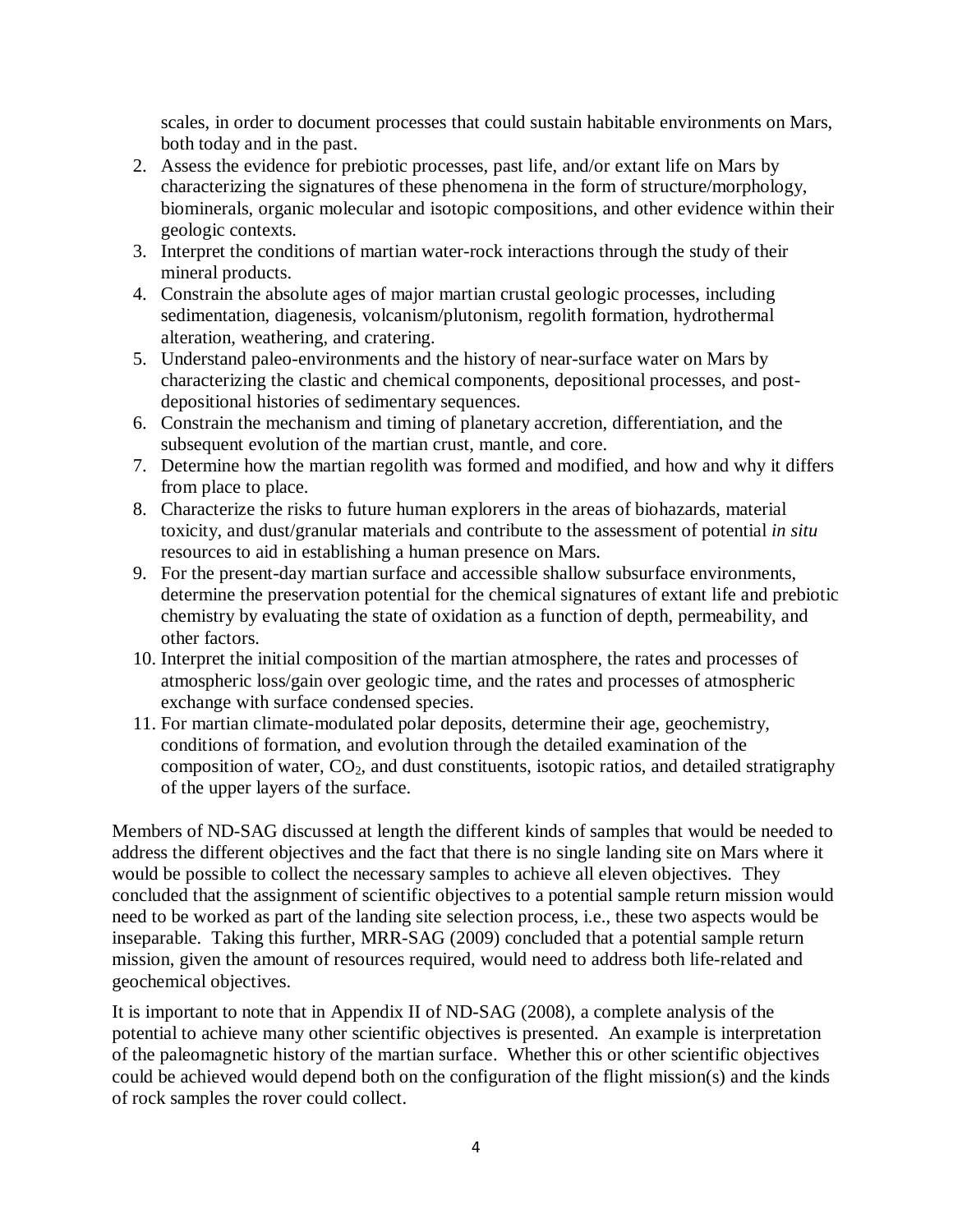The collection of Mars samples would be most useful if they were organized into sample suites chosen to represent the diverse products of various planetary processes. This is a key strategy used by Earth scientists to resolve the many factors that collectively created the heterogeneity of Earth's rocks. Addressing the above scientific objectives for MSR would take multiple sample suites. Candidates sample suites include: sedimentary rocks, hydrothermal deposited rocks, low temperature altered rocks, igneous rocks, a depth resolved sample suite, regolith samples, dust, ice, and atmosphere (ND-SAG, 2008).

There is a strong connection between the highest priority science objectives, the range of lithologies that would have to be sampled—sedimentary, hydrothermal, and igneous—and landing site selection. The coupling of the objectives to the diverse lithologies arises from the variety of significant processes that played key roles in the formation of the martian crust and atmosphere. Each process creates materials that differ in significant ways and that collectively could be used to interpret geological events. The extent of what could be achieved at a single landing site would depend on such things as the rover's mobility, its ability to do scientific sample selection, and context documentation. Fortunately, remote sensing and *in situ* investigations have revealed many diverse sites where materials would be accessible in a single mobile mission. The landing site selection process would, therefore, be an essential part of the scientific planning for sample return. Based on analysis of representative mission sequence timelines, suites of about five samples represent a reasonable compromise between scientific needs and mission constraints for MSR samples. Any decision concerning mission design should consider the number and priority of scientific objectives that could be met with a particular single set of samples or sample suites. Clearly, the types of samples collected must be further refined in light of specific mission objectives for specific sites. But a single mission, returning a collection of carefully selected samples, would greatly facilitate our understanding of the planet, even though it could not address all of the key scientific questions.

The members of the science community interested in Mars hold a range of viewpoints regarding the mission implementation needed to achieve the return of samples from Mars. Based on multiple discussions over the past two years within large, open community gatherings such as MEPAG meetings and professional conferences; deliberations of CAPTEM; reports of committees working on Mars planning questions; and formal advice to NASA by the NRC and PSS, it is clear that a majority of the Mars science community believes that MSR is essential to the forward exploration of Mars and should be one of NASA's highest priority goals. However, within the context of widespread support for sample return, there are differences in perception of the way the mission should be implemented. The mission described in this report would entail a sampling rover with enough instruments to do scientific sample selection. However, an alternate way to implement MSR would be to use a fixed lander with a very much more limited array of capabilities (scoop, sieve, drill and/or small fetch rover). A significant fraction of the sample science community believes that the benefits of mission simplification, including the potential to reduce cost and engineering risk, would outweigh the loss in scientific return. An even simpler implementation would be to return only an atmospheric and dust sample by means of an aerobraking-like pass through the atmosphere. This version of MSR would be less expensive, but would contribute a small fraction of the scientific value of a surface sample return mission.

Although the return of samples from the surface of Mars would have tremendous scientific potential, it would be an expensive enterprise requiring that difficult choices be made to balance scientific yield and cost. Within this context, the issues that must be balanced include: sample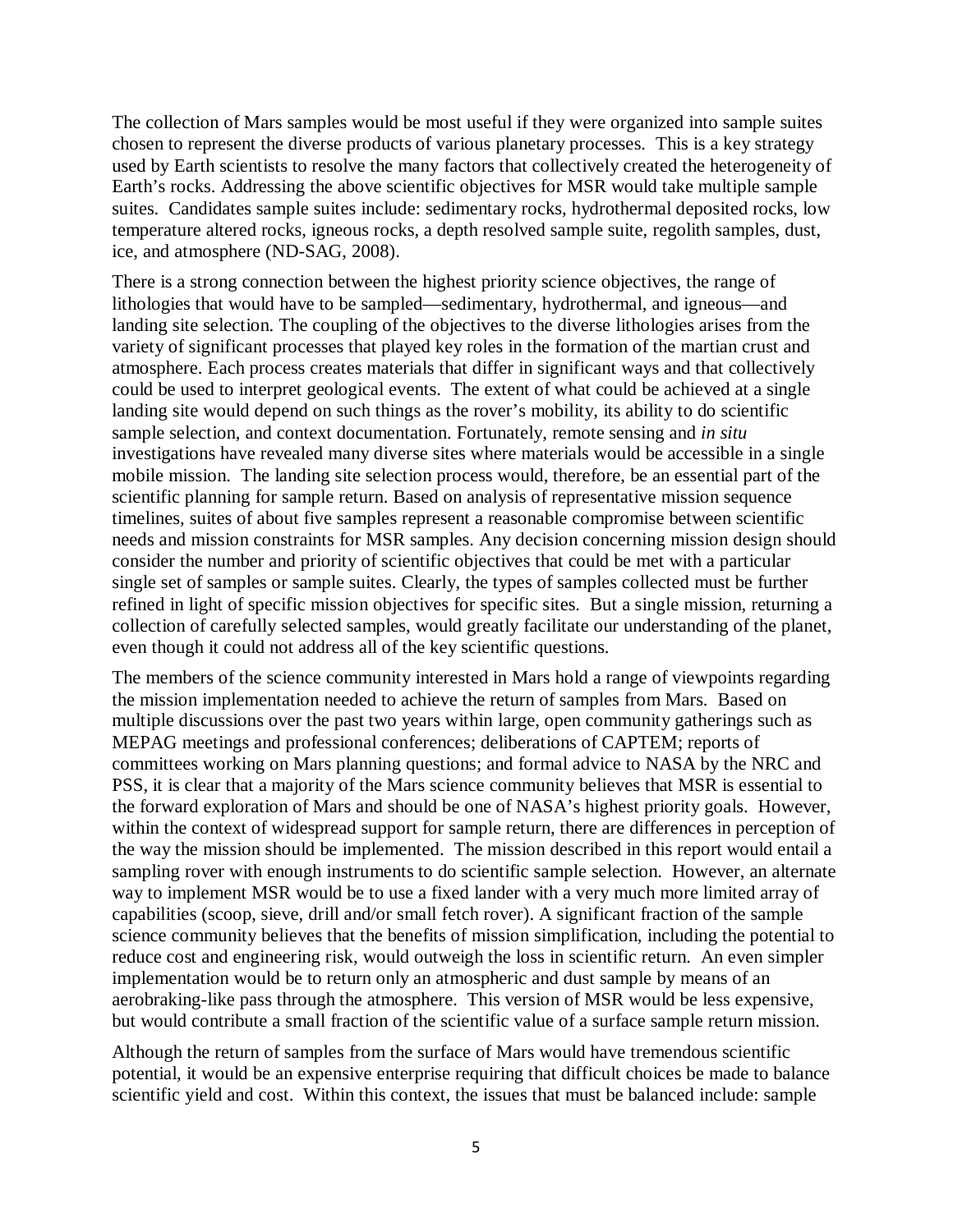size, number of samples, sample encapsulation, diversity of the returned collection, *in situ* measurements for sample selection and documentation of field context, surface operations, sample acquisition system, sample temperature, planetary protection, and contamination control.

#### **Planetary Protection (PP) and Sample Purity**

A central task of PP is the protection of the Earth's biosphere from potentially harmful contamination. Other relevant PP challenges are described in Hayati et al., 2009, but protection of Earth is the highest priority and most complex. If a sample were to be returned from Mars, any Mars material including the sample would need to be reliably contained until completion of a comprehensive test protocol to assess sample safety. This would require construction of a specially designed sample receiving facility (SRF).

The need to preserve sample purity while maintaining containment would continue throughout the sample assessment phase in support of PP and to assure maximum scientific value of the returned samples for decades of work to be performed in Earth laboratories. Design teams should analyze these challenges early in formulation of any flight missions that would acquire and return the samples, and through development of the SRF, because organic and inorganic contamination control measures would be needed from the time of spacecraft construction through the years of sample collection, curation, and study.

#### **Mission Implementation**

MSR as envisioned would require at least 1) a lander with a rover to acquire samples and deliver them to Mars orbit via a Mars ascent vehicle (MAV) and 2) an orbiter to capture that sample container, return to Earth, and deliver the sample to the surface via an Earth entry vehicle (EEV). The MRR-SAG (2009) concluded that MSR should be thought of as a campaign, and recommended that the 2-element approach should be separated further into three elements: a rover with the sampling system, a lander with the MAV, and the orbiter. This approach would spread programmatic resources and risk, mission risk, and technology challenges over three separate launch opportunities. Separation of the sampling rover from the lander/MAV (now with a smaller fetch rover) would enable both missions to fit comfortably within capabilities of the Mars Science Laboratory (MSL) delivery system, which would be used to navigate to Mars and perform a direct entry and soft-landing. Specifically, the MRR-SAG recommended that a rover called MAX-C (proposed launch in 2018) [Pratt et al, 2009] perform the sample acquisition and caching for MSR in conjunction with broader *in situ* investigation, thus enhancing the scientific value of the samples, and incorporate MSR considerations (e.g., site selection) since it would now be the first leg of a MSR campaign. An additional significant element of a sample return campaign would be the Mars Returned Sample Handling (MRSH) element, which would include Earth landing site operations, surface transportation, a sample receiving facility (SRF), and curation.

The proposed mission architecture would be compatible with foreign collaboration, as confirmed by a recent international study (iMARS 2008). While building on the last decade of heritage and advancement, several challenges remain (e.g., sample acquisition and caching, the MAV, etc). Technology needs for a potential MSR are described in a separate white paper [Hayati et al, 2009]. Technology development would need to start at least eight years before the launch of each mission element.